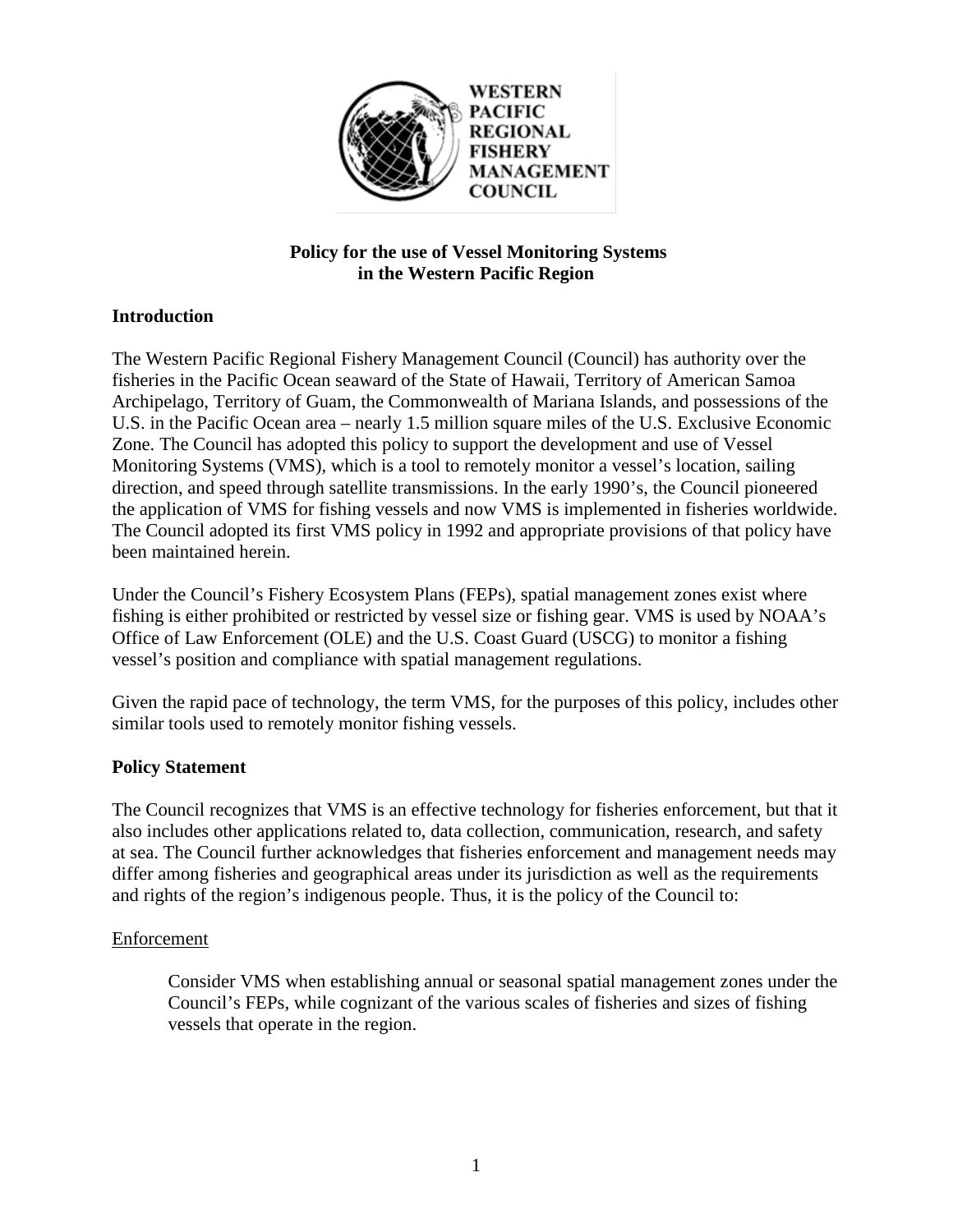### VMS Data

Maintain that VMS information be treated as confidential, consistent with applicable law.

Promote that domestic VMS and VMS required under international management measures be compatible.

#### Catch Reporting

Promote the use of VMS to provide logbook information in near real-time to support monitoring of fisheries subject to annual or seasonal catch limits.

#### Ownership, Maintenance, Replacement

Maintain that VMS hardware be the property of the federal government and that fishermen shall not be required to purchase, maintain, or replace VMS units.

#### Communication

Encourage the development of clear procedures for notifying fishermen if their VMS unit is not working.

Encourage the development of cost effective and easy to use systems whereby vessel owners can readily view their vessel's VMS data in near real time.

### Safety at Sea

Support the development of technology to further enhance VMS applications for safety at sea while cognizant that VMS should not be solely relied on to indicate a vessel's identity or position for emergency purposes.

#### Research and Development

Promote the research and development of VMS technology to further the potential VMS applications for fisheries management.

Promote the development of VMS units that are tamper proof.

Consult with fishing community regarding the possibility that VMS information may be used for purposes other than enforcement.

#### PIAFAs and Foreign Fishing

Require VMS for any allowed foreign fishing in the U.S. EEZ of the Western Pacific Region under PIAFAs and that the costs of VMS be applied to the vessel owner or the vessel's flag state.